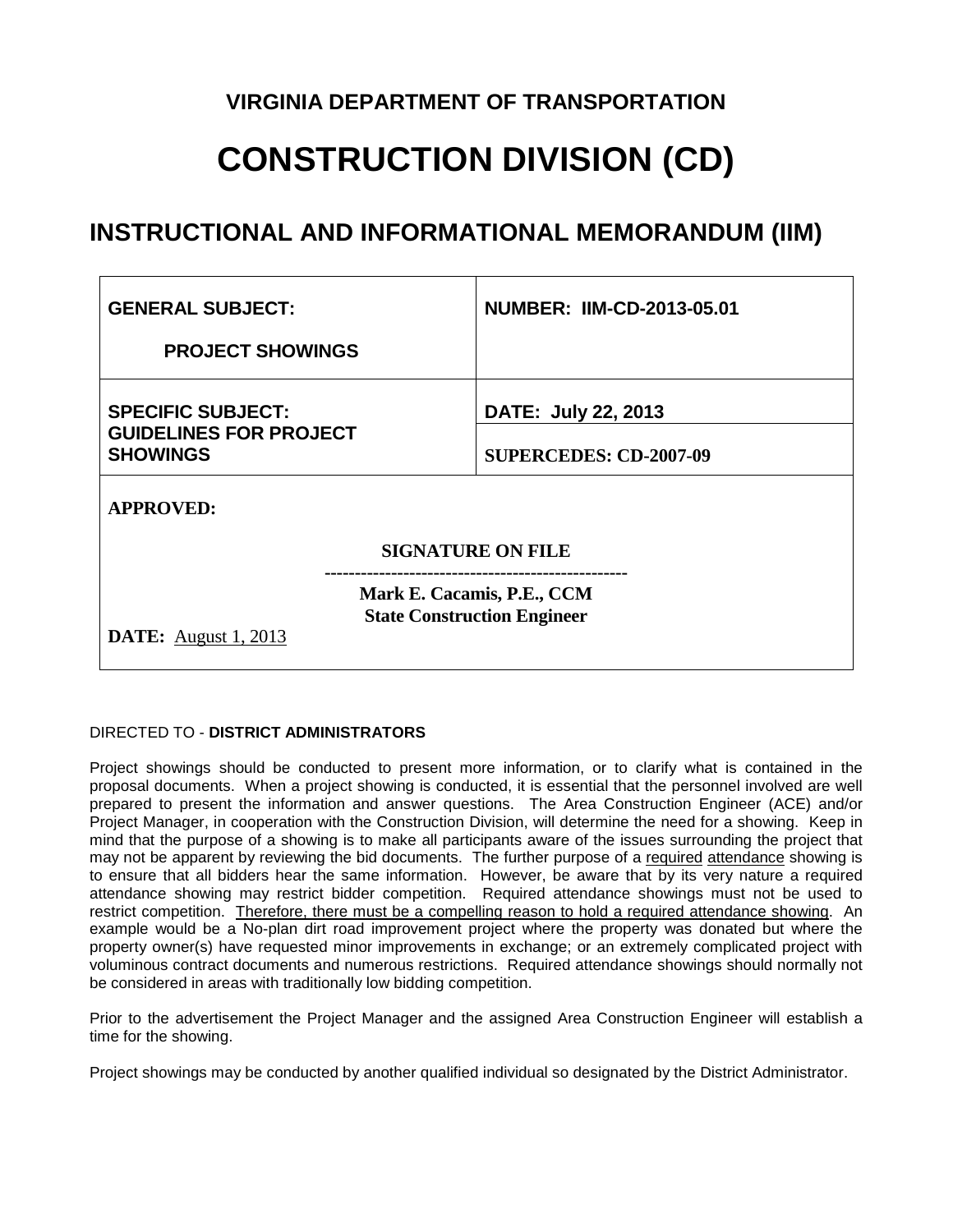Other involved individuals, who may be able to address specific questions, should be invited to attend. These individuals may include a Utility Coordinator, Bridge Engineer, Environmental Specialist, Traffic Engineer, Right of Way Manager, Consultant representative, Design Engineer, Inspector, etc. who worked to develop the project or will be involved in its construction. The individual conducting the project showing should confirm the time, date, and place with involved Department personnel at least a week before the event.

The location for the project showing should be at the project site or at a location appropriately near the project with adequate parking. It should be sufficiently quiet so that everyone can hear. The ACE or Project Manager will ensure that the showing location is suitable. The individual presiding over the showing should be very familiar with the project. Parking areas may need to be identified with signs on the day of the showing. Traffic volume, sight distance and visibility should be considered to determine if there is a need for traffic control such as arrow boards, message boards, shadow vehicles, flaggers or other measures to ensure the safety of the attendees and to allow access to the proposed work area. All attendees shall wear safety equipment such as hard hats and safety vests during field visits. The individual presiding over the showing should also be prepared by having extra hard hats and safety vests for those who do not have them.

The ACE or Project Manager is responsible for obtaining a copy or copies of the plans and proposal in sufficient time to review prior to the showing. These plans and proposals need to be available for reference during the showing. A Specification Book and Book of Standards, should be available for use at the showing site. It is suggested that someone other than the individual presiding over the showing keeps the minutes and records the questions.

For projects on new alignment, the ACE should ensure that sufficient survey staking exists so that potential bidders can determine the metes and bounds of the projects.

Questions may be raised during the showing that cannot be answered by the field staff. **It is imperative that these questions, together with Area Construction Engineer, Project Manager, be e-mailed to the State Contract Engineer generally by the next day. The documents in the e-mail will be posted on the Construction Division's website.** No commitments to plan revisions or specification changes should be made at the project showing. No changes to the plans, special provisions, specifications, or proposal will be made after project advertisement except through the State Contract Engineer. If it is determined that a change in the Contract documents is necessary, then revised proposal sheets, plans, etc. will be provided to potential bidders prior to the date for the receipt of bids via addenda.

The minutes and information from the project showing shall be promptly sent to the State Contract Engineer. Attached is a sample letter of the format for the information concerning the project showing. A copy of the register sheet, Form C-15, is to also be submitted to the State Contract Engineer.

#### **PROJECT SHOWING GUIDELINES**

A project showing attendance sign-in sheet will be required for **all** project showings. Form C-15 is to be used for this purpose and all attendees will be required to sign in.

#### **I. Preliminary Reminders**

- A. Have sign-in sheet available before the starting time.
- B. The showing should start on time.
- C. Immediately prior to the start of the showing, the person conducting the showing is to announce the intent to begin the showing and that any representative present who has not signed the register is to be given the opportunity to do so before the showing is started.
- D. In the case of required attendance showings collect the sign-in sheet directly after the start of the showing. The sign in sheet may be collected at any time during a standard showing at the discretion of the individual presiding over the showing.
- E. Welcome by the individual presiding over the showing
- F. Introduce VDOT personnel and appropriate attendees.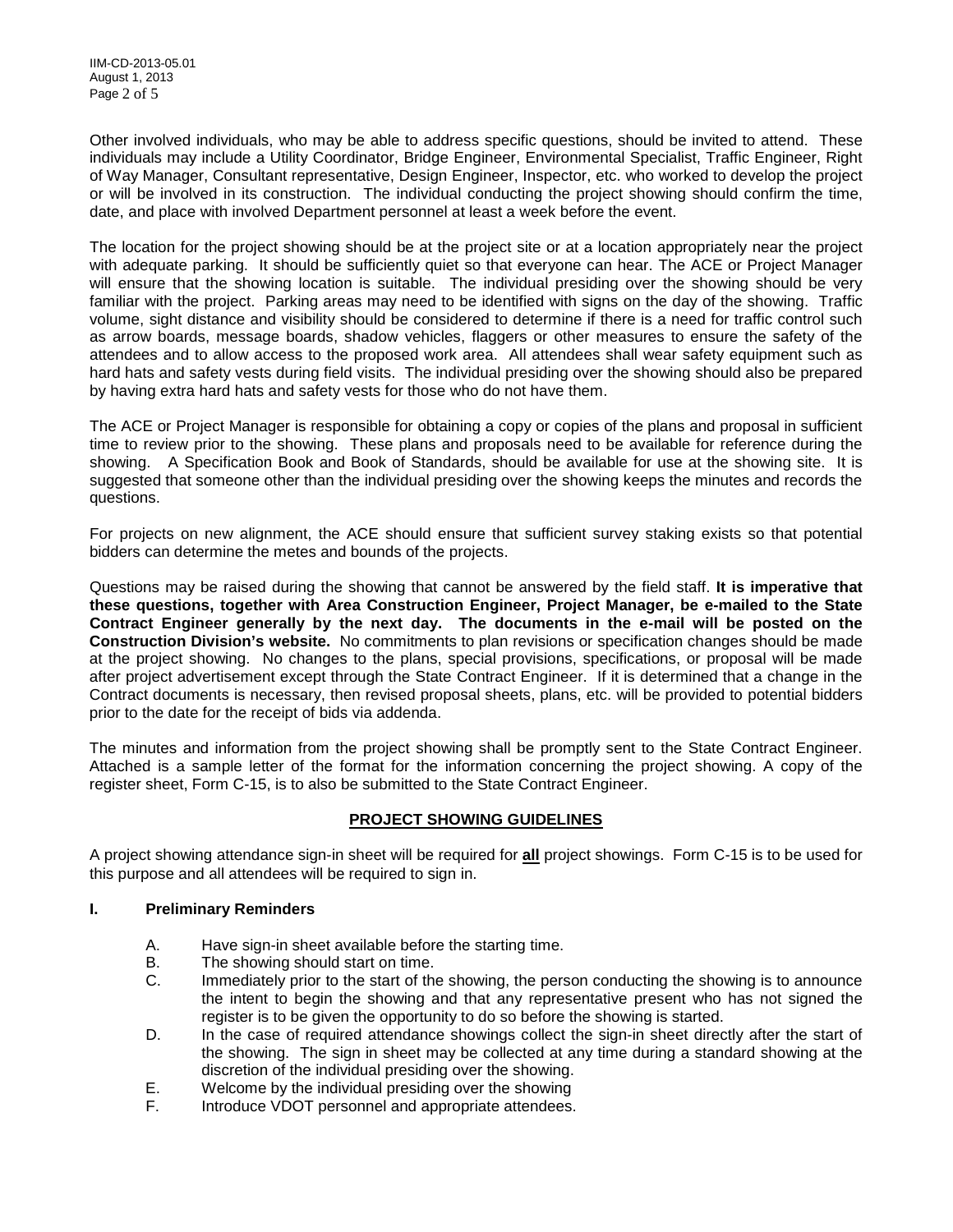#### **II. Administrative Objective**

- A. Cover the purpose of project. Explain why VDOT is having the work done.
- B. Discuss unique items on project and address sensitive areas, bringing to light any known problems or areas of special concern
- C. Denote new contract special provision copied notes, special provisions, and/or specifications.<br>D. Note the requirement for Predetermined Wage Rates. if applicable.
- D. Note the requirement for Predetermined Wage Rates, if applicable.<br>E. Review DBE/WBE requirements and/or goals.
- Review DBE/WBE requirements and/or goals.
- F. Denote time limit: calendar days, fixed date, or combination.
- Discuss project specific liquidated damages, delayed NTP, incentives\disincentives, milestones or other innovative contracting method if applicable.

#### **III. Scope of Work**

- A. On Minimum/No Plan projects the individual presiding over the showing shall have available to the attendees a graphic log or descriptive handout locating contract items.
- B. Discuss traffic sequence, detours and/or road closures, work zone limitations, and special bid items.
- C. Review environmental items including but not limited to:
	- 1. Type(s) of Permit(s).
	- 2. Special Requirements i.e. time of year restrictions (TOYR)
	- 3. Known Local Ordinances, i.e. time limitation, noise restrictions, borrow/waste pit restrictions, etc.
- D. Review Status of Utilities:
	- 1. Companies involved with contact names and telephone numbers (invite representatives to attend showing).
	- 2. Relocation status or schedule for relocations.<br>3 Special Limitations i e-railroad etc.
	- Special Limitations, i.e. railroad, etc.
- E. Review the Status of Right of Way including but not limited to:
	- 1. Surveyed and/or staked.
	- 2. Status of parcels, special limitations concerning access.<br>3. Special agreements with property owners.
	- Special agreements with property owners.
	- 4. Detail sensitive areas, i.e. property owner with special concerns, fence replacement, etc.
- F. Tour the project site noting points of interest.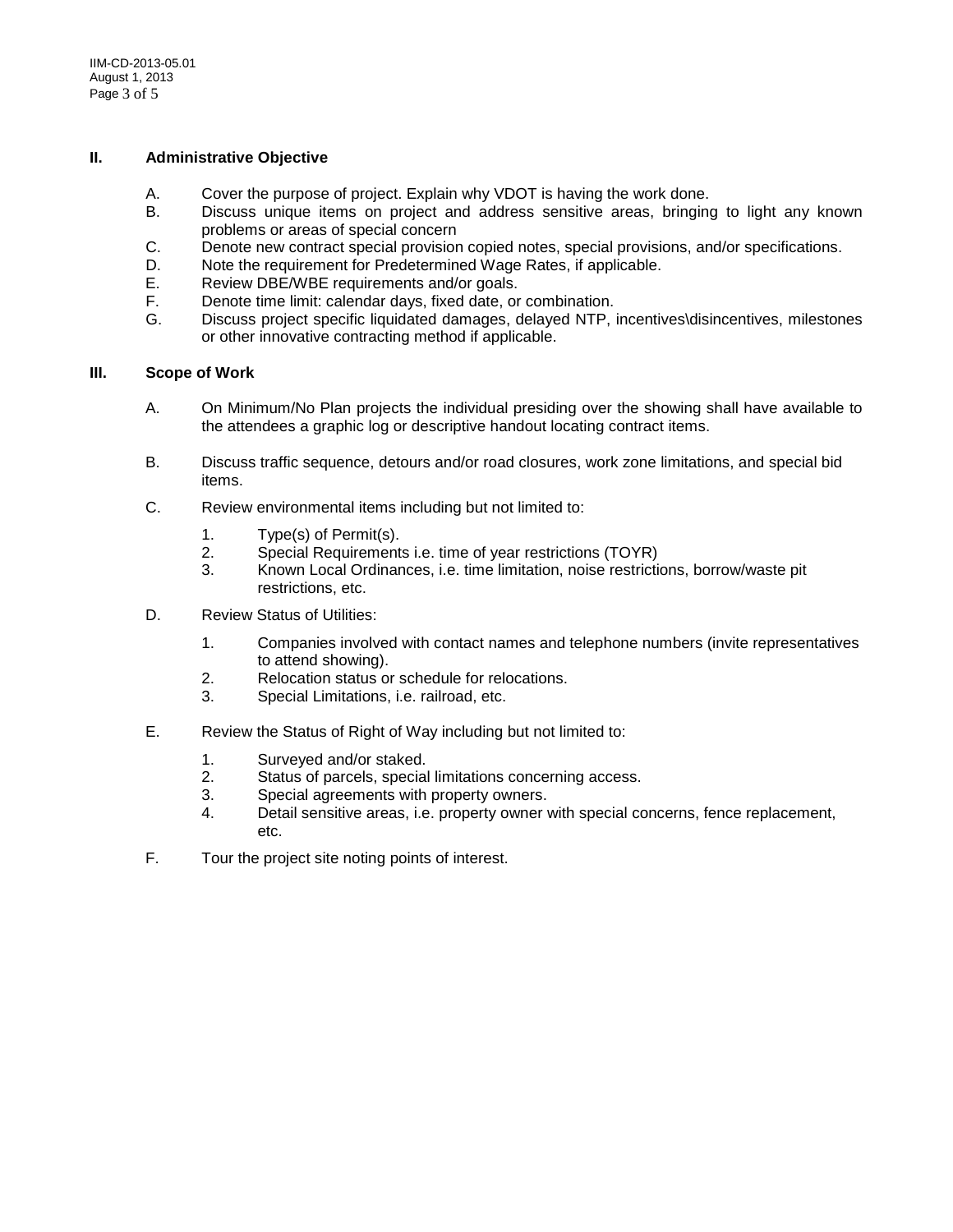#### **IV. End of Project Showing**

- A. Conclude with a question and answer period. Make sure to have all questions and any answers recorded. Questions that require a response from the State Contract Engineer must be readily identifiable in the minutes.
- B. Notify attendees that a copy of the minutes will be sent to them within five days.
- C. Announce that all future questions are to be asked and responded to using the CABB system on the Construction and Maintenance website.
- D. Conclude showing and thank all for attending.

#### **The following additional rules must be used for Required Attendance project showings:**

- Start on time, but do not be so inflexible that you unnecessarily restrict possible bidders. Generally, the more bidders, the lower the bids. Understand that you cannot restrict persons from attending the showing no matter how late they arrive. Collect the sign-in sheet (Form C15) prior to starting the dialog and announce to the attendees that no one else will be allowed to sign in and only those listed on the sign-in sheet will be allowed to bid on the project.
- State that in order for the Department to accept a bid, the bidder or their representative must be present from the beginning to the conclusion of the showing.
- An attendee will be permitted to represent more than one firm only when the firms represented are affiliated. The attendee must sign for each firm he or she represents.
- A tour of the project site is mandatory, at which the names of the eligible firms will be read to confirm attendance of the entire showing. At the end of the showing the Department's representative must read the names of the bidders present and announce that these firms will be the only companies eligible to bid.
- Any bidder's representative who leaves prior to the conclusion of the showing will be stricken from the register and the reason so noted in the minutes.